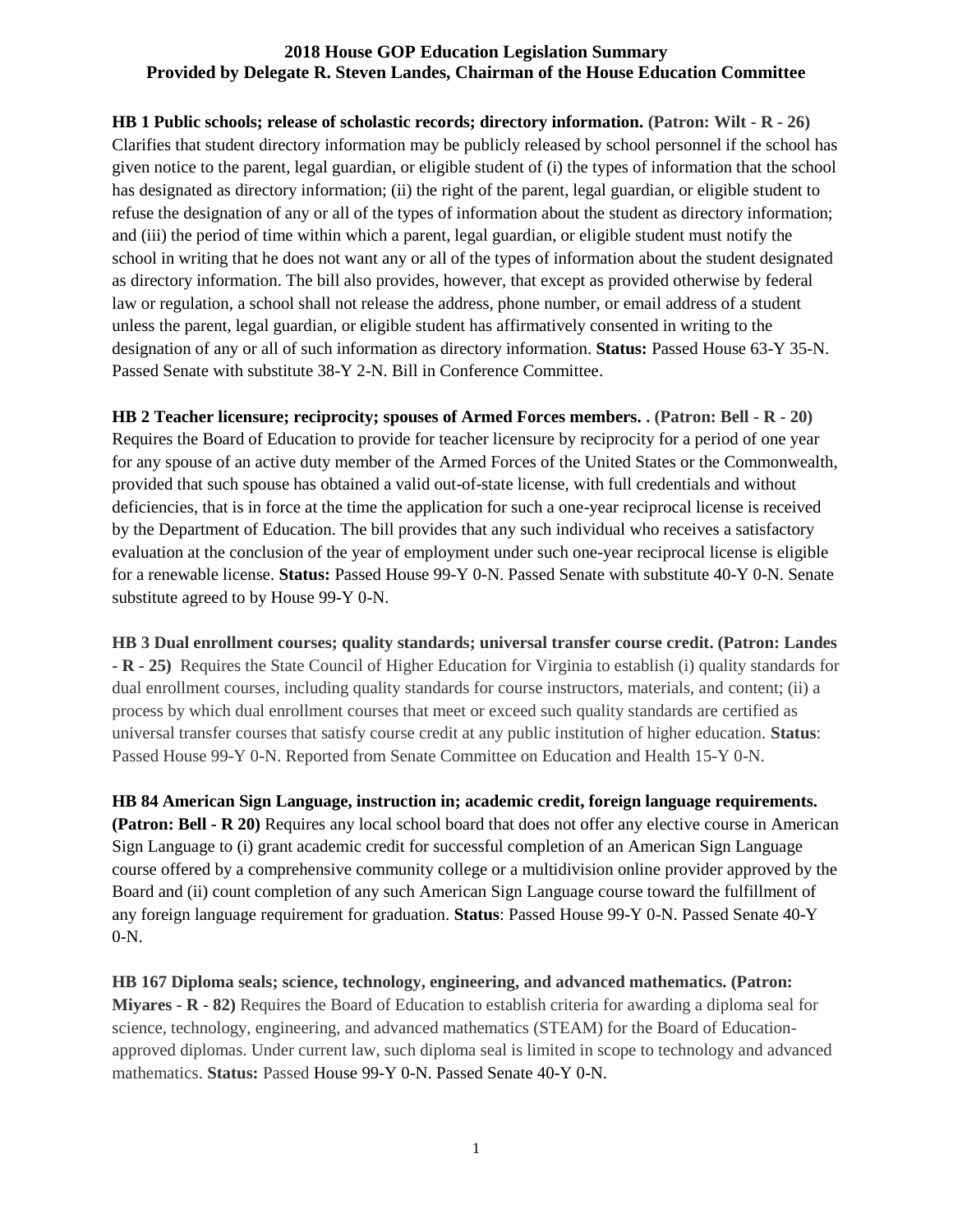**HB 215 Teacher licensure; one-year license; instructors at regionally accredited institutions of higher education. (Patron: Knight - R - 81)** Declares eligible for a renewable one-year license to teach in public high schools in the Commonwealth any individual who has (i) received a graduate degree from a regionally accredited institution of higher education; (ii) completed at least 30 credit hours of teaching experience as an instructor at a regionally accredited institution of higher education; (iii) received qualifying scores on the professional teacher's assessments prescribed by the Board, including the communication and literacy assessment and the content-area assessment for the endorsement sought; and (iv) completed certain other licensure requirements. **Status:** Passed House 99-Y 0-N. Passed Senate 40-Y 0-N.

**HB 329 High school graduation requirements; course load. (Patron: Yancey - R - 94)** Requires the Board of Education, in establishing high school graduation requirements, to permit students to exceed a full course load in order to participate in courses offered by an institution of higher education that lead to a degree, certificate, or credential at such institution. **Status:** Passed House 98-Y 0-N. [Passed](https://lis.virginia.gov/cgi-bin/legp604.exe?181+sub+S04001) Senate 40- Y 0-N.

**HB 330 Public elementary and secondary school students; topical sunscreen. (Patron: Yancey - R - 94)** Permits any public elementary or secondary school student to possess and use topical sunscreen on a school bus, on school property, or at a school-sponsored event without a note or prescription from a licensed health care professional. **Status:** Passed House 98-Y 0-N. Continued to 2019 in [Senate](https://lis.virginia.gov/cgi-bin/legp604.exe?181+com+S04)  [Committee on Education and Health](https://lis.virginia.gov/cgi-bin/legp604.exe?181+com+S04) 9-Y 6-N.

**HB 347 State Council of Higher Education for Virginia; longitudinal data. (Patron: Landes - R - 25)** Requires the data that the State Council of Higher Education for Virginia annually collects and publishes on (i) the percentage of graduates of public institutions of higher education and certain nonprofit private institutions of higher education in the Commonwealth who are known to be employed in the Commonwealth and (ii) the average salary and the average higher education-related debt for such graduates to be disaggregated by degree program and level. The bill requires an institution of higher education for which such data is collected and published to provide a link on its website to such data and make such link available to each admitted student. **Status:** Passed House 99-Y 0-N. Passed Senate 39-Y 0-N.

**HB 372 School calendar; opening day of the school year. (Patron: Robinson - R - 27)** Makes local school boards responsible for setting the school calendar and determining the opening day of the school year and eliminates the post-Labor Day opening requirement and "good cause" scenarios for which the Board of Education may grant waivers of this requirement. **Status:** Passed House 76-Y 22-N. Continued to 2019 in [Senate Committee on Education and Health](https://lis.virginia.gov/cgi-bin/legp604.exe?181+com+S04) 9-Y 6-N.

**HB 544 Higher educational institutions, public; governing boards, open educational resources. (Patron: Freitas - R - 30)** Permits each local school board to (i) establish High School to Work Partnerships between public high schools and local businesses to create opportunities for high school students to participate in an apprenticeship, internship, or job shadow program in a variety of trades and skilled labor positions. **Status**: Passed House 100-Y 0-N. Passed Senate 40-Y 0-N.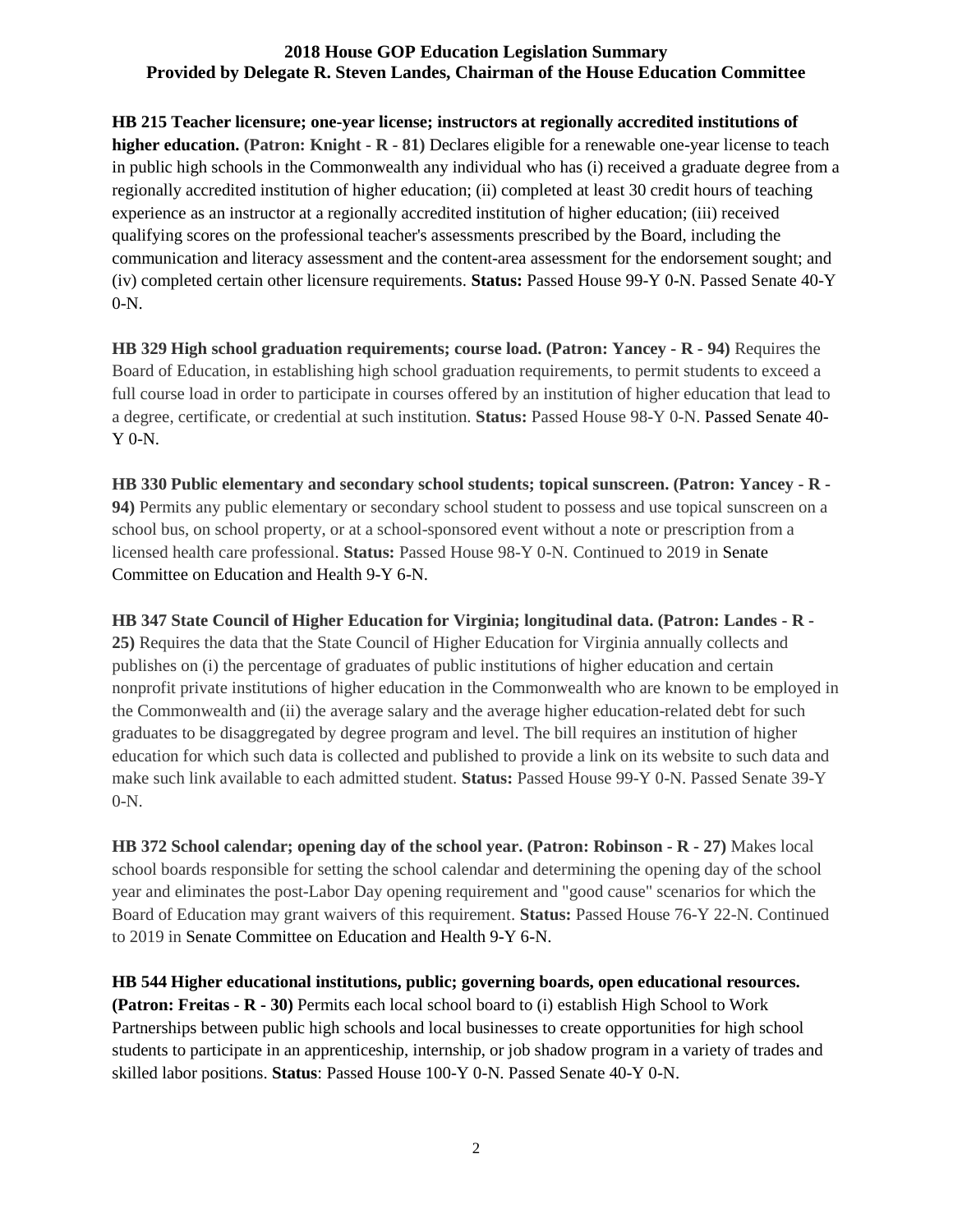**HB 685 Cybersecurity Student Loan Repayment Grant Program established; report. (Patron: Ransone - R - 99)** Establishes the Cybersecurity Student Loan Repayment Grant Program, to be administered by the State Council of Higher Education for Virginia (the Council), whereby renewable grants of up to \$20,000 of matching state and employer funds are provided on a competitive basis to an individual who (i) either (a) graduated within the past year from a public institution of higher education or regionally accredited private institution of higher education with an undergraduate or graduate degree in computer science or another academic program recognized by the Council to prepare an individual for a career in cybersecurity and who resides in the Commonwealth or (b) has served on active duty in the Armed Forces of the United States, was discharged or released within the past year from such service under conditions other than dishonorable, gained experience or received training in computer science during such service, and resides in the Commonwealth and (ii) accepts an offer of employment in a computer science position with any federal or state organization, including any federal or state military or defense organization, that is located in the Commonwealth or any private organization that contractually provides cybersecurity services for any such federal or state organization and that is located in the Commonwealth. The bill contains provisions relating to program administration and dissemination of information and reporting on the program. **Status:** Passed House 100-Y 0-N. Reported from Senate Committee on Education and Health 15-Y 0-N.

**HB 810 School bus operators; training. (Patron: O'Quinn - R - 5)** Requires any school bus operator applicant who does not possess a commercial driver's license to receive (i) a minimum of 24 hours of classroom training and (ii) six hours of behind-the-wheel training on a school bus that contains no pupil passengers and requires any school bus operator applicant who possesses a commercial driver's license to receive (a) a minimum of four hours of classroom training and (b) three hours of behind-the-wheel training on a school bus that contains no pupil passengers. Current law leaves the setting of such hourly requirements to the Department of Education. The bill contains technical amendments. This bill is identical to [SB 557.](https://lis.virginia.gov/cgi-bin/legp604.exe?181+sum+SB557) **Status:** Passed House 96-Y 2-N. Passed Senate 40-Y 0-N.

**HB 919 Virginia Community College System. . (Patron: Jones - R - 76)** Makes several changes to the Virginia Community College System to ensure a standard quality of education at all comprehensive community colleges, and to ensure in the transfer of community college credit to four-year public institutions of higher education in order to provide higher education as efficiently and cost effective as possible. The bill requires the development of a standard Passport Program and a Uniform Certificate of General Studies program to be offered at each community college.

The bill adds the Virginia Community College System to the Virginia Online Network, and requires that all Passport Program courses be made available through the Network. A community college would be required to indicate whether dual enrollment courses offered at local school division would be eligible for transfer. The Community College system would also be required to maintain a database of all dual enrollment course offered across the Commonwealth. **Status:** Passed House 100-Y 0-N. Reported From Senate Committee on Education and Health 15-Y 0-N.

**HB 1085 Public schools; military students; enrollment. (Patron: Yancey - R - 94)** Requires any local school board of a school division in which a military installation or other military housing is located to establish and implement policies to provide for the enrollment to any school of any student residing on a military installation or in military housing within the school division, upon the request of his parent. The bill permits such policies to include certain conditions. The bill requires a copy of such policies to be posted on the division's website and to be available to the public upon request. **Status:** Passed House 82- Y 16-0-N. Passed Senate 40-Y 0-N.